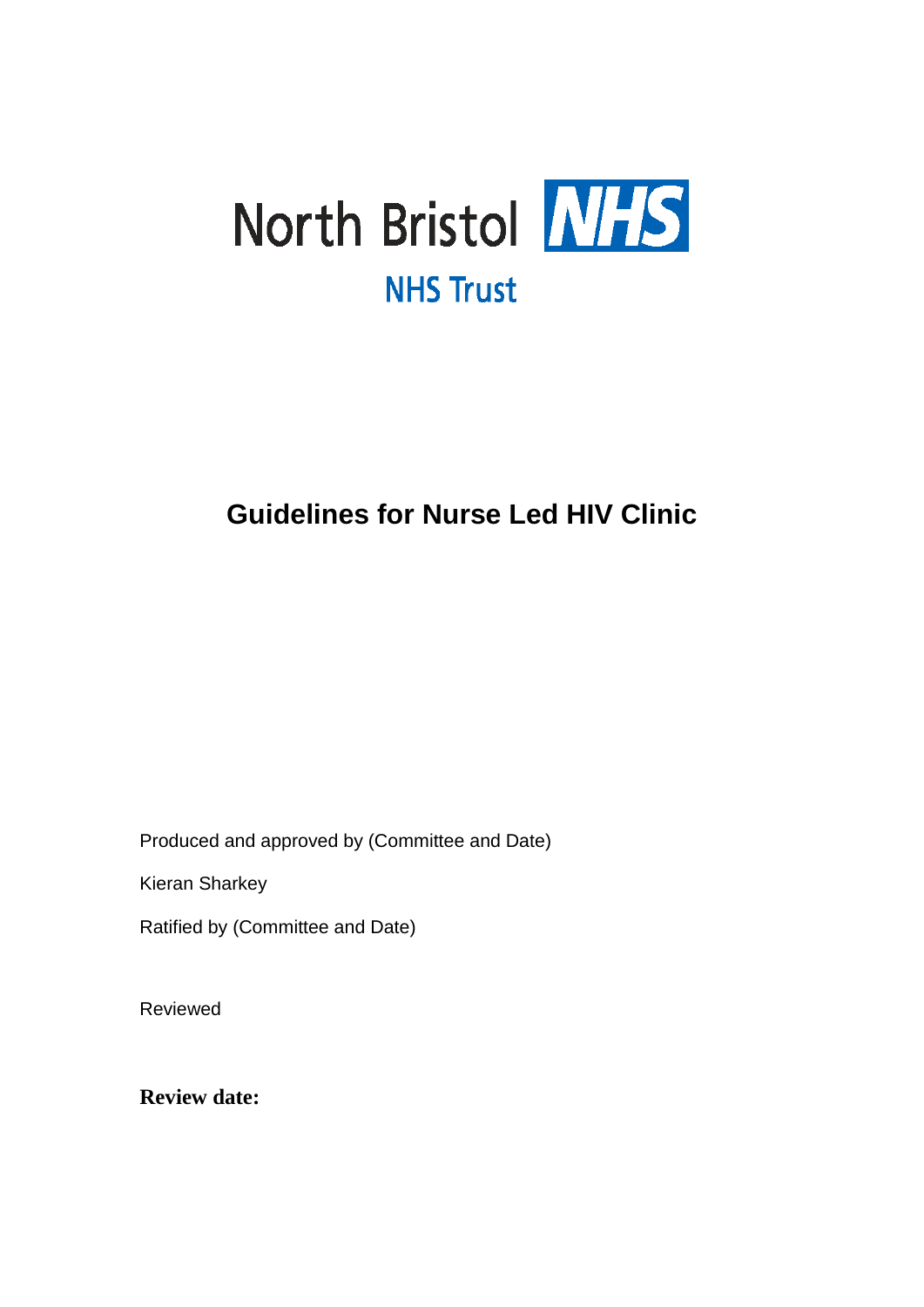## **Guidelines for Nurse Led HIV Clinic**

#### **Introduction and Background**

#### **Introduction**

The HIV outpatient caseload has increased dramatically over the last few years. In 2005 and 2006 there were around 130 referrals each year. There appears to be no slow down in these numbers so far this year. By the end of 2006 the cumulative number of patients seen in the clinic is greater than 600. The clinical nurse specialist for HIV started in 2000 as a full time member of staff at a time when the total number of patients was around 220. In June 2005 the HIV liaison nurse started to help deal with the increasing workload and is contracted to work 22.5 hours per week. As can be seen the potential workload for the HIV service has tripled over the last six years without an equivalent increase in nursing staff numbers. Despite this increase in workload the HIV nurses have been involved in setting up a number of nurse led initiatives, including an adherence clinic and an early access clinic for those newly diagnosed as well as seeing HIV+ve patients in the hospital and community for support and follow-up. With the addition of extra nursing staff, the HIV nursing team can continue with established initiatives as well as develop new initiatives aimed at improving care and which could help manage the workload of the consultants.

The consultant clinics run with 3 doctors, a pharmacist, a dietitian and at least one specialist HIV nurse.

#### **Other Relevant Guidelines**

Attached are guidelines from Medical Foundation for AIDS and Sexual Health (MEDFASH) (particularly section 4) and the British HIV Association (BHIVA), which are quidelines that the clinic uses. (Appendix 1).

#### **Scope of guidelines**

#### **Patient Group**

The patients seen will be patients booked onto the main clinic list. Prior to being seen, their notes will be reviewed including blood test results, any unexpected abnormality will be checked out with the consultant first. The patient will be approached and asked if they would like to be seen by the nurse specialist or the doctor. Any signs, symptoms or side effects that the nurse cannot deal with will be referred to the consultant in the clinic. Patients seen by a nurse at their last appointment will be seen by a doctor at their next appointment. There may be times when this is not possible, e.g. in situations where the patient would not otherwise be seen, but all patients will be discussed in the post clinic meeting that occurs after clinics.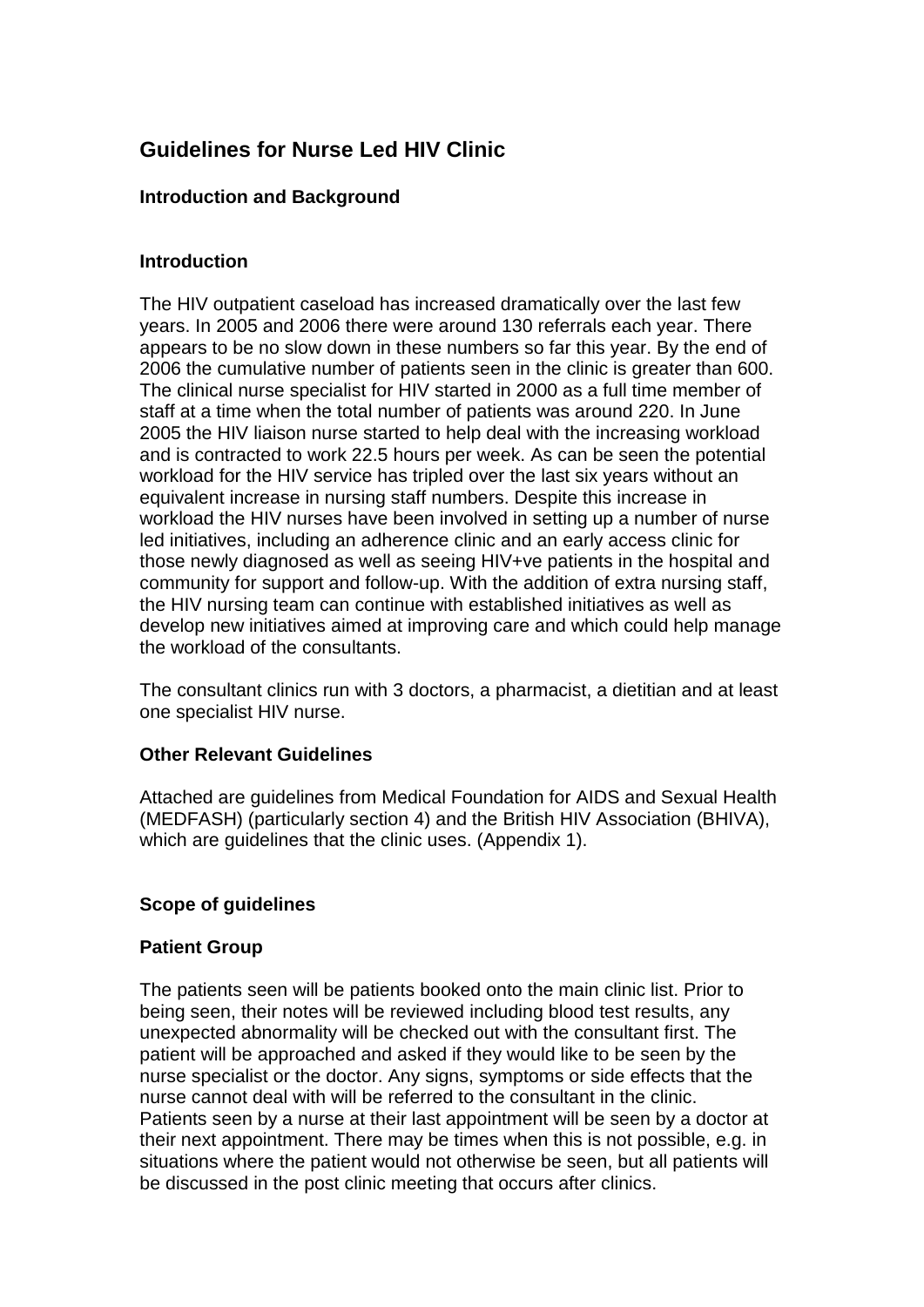During the clinic visit an assessment of health and wellbeing as well as illness/symptoms will be made. Adherence and side effects to medication will be discussed. Questions and issues the patient has will be addressed. The patient's sexual health will be discussed. The relevant blood tests will be requested and medication arranged (signed off by a clinic Dr unless the nurse is able to prescribe), and an appropriate follow up visit arranged.

Patients starting HIV combination therapy may also be seen, during this consultation an explanation of the drugs including side effects, timings and adherence will be discussed. This consultation will also look at the patient's lifestyle to see how best the patient can fit the medication into their daily life. Barriers to adherence should be discussed and appropriate ongoing support and follow up arranged.

#### **Staff involved: Clinical Nurse Specialist/ Health Adviser HIV Liaison Nurse Specialist HIV Nurses**

#### **Qualification, Training and Experience required.**

Essential:

- Registered nurse.
- 3 years experience of HIV care.
- ENB 934 or 280 or similar

Desirable/working towards:

- Clinical Examination Skills and Diagnostic Reasoning
- Non medical Prescribing Qualification
- Other Sexual health/HIV related courses.

#### **Competencies**

See NHIVNA HIV Nursing Competencies, level required: 3 / 4. (Appendix 2). The Clinical Nurse Specialist (lead nurse) will be assessed by the HIV consultants for competence to practice in the nurse led clinic. The lead nurse can then assess other specialist nurses for competence to practice. (Any nurse specific competence may be assessed by peers working in the same/similar roles in the local area).

Competence will be maintained by:

- Yearly supervision,
- Update of training, team/peer review annually.
- New training e.g. clinical examination skills, which is assessed at the university, and by peers.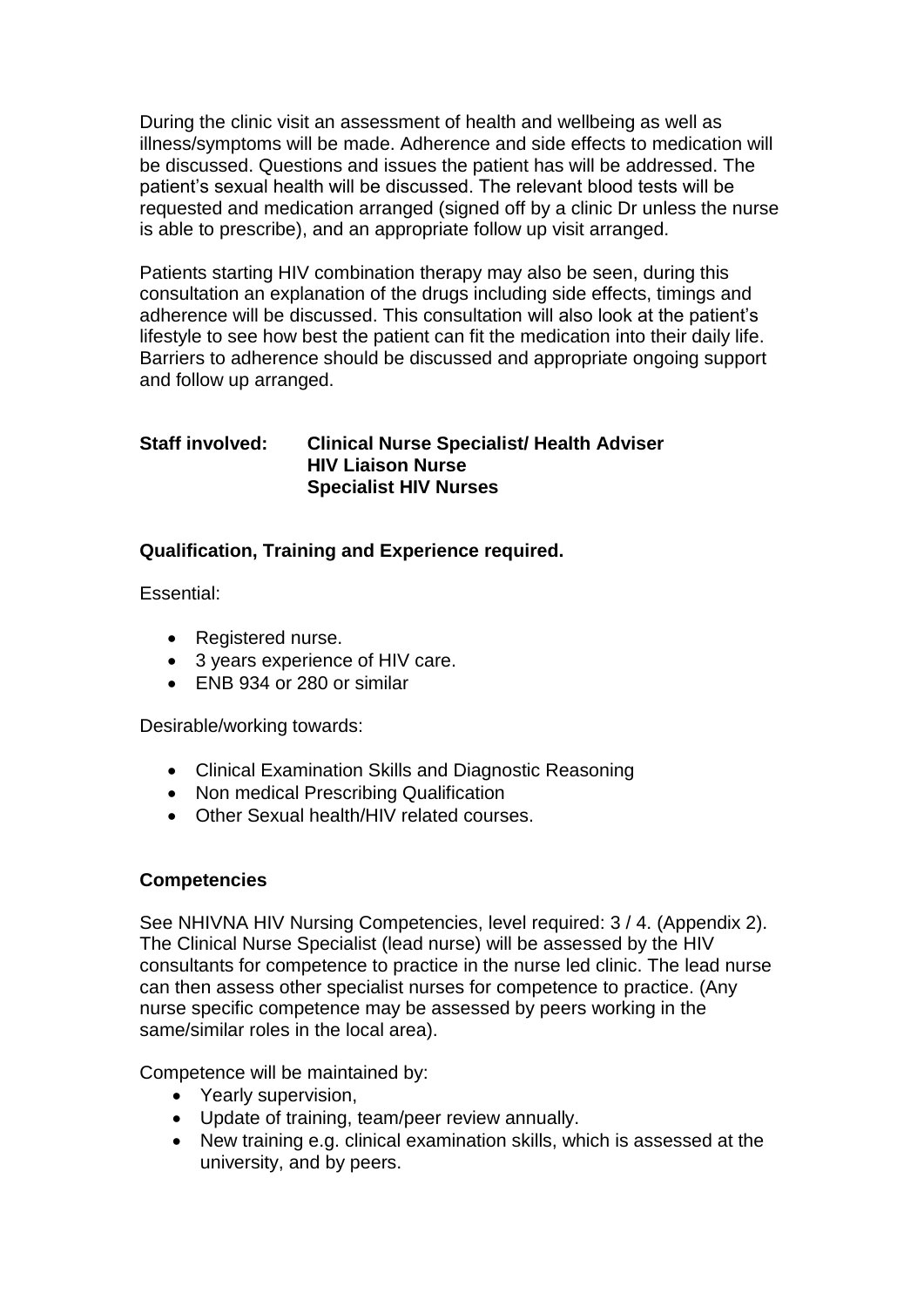- Annual NHIVNA (National HIV Nurses Association) Conference
- Journals, e.g. HIV Nursing, and other HIV and Nursing press.

#### **The nurse led clinic**

The clinic will run alongside the existing consultant clinic as the clinics purpose is to support the medical team, this will mean that a doctor will be available if any difficulties should arise. Patients will already have been referred to the service and will have been seen by a clinic doctor in the past. The patients seen in this clinic should be medically stable and be attending for routine review in the clinic. This means that they should have a stable cd4 count and viral load that is predictable for their stage of HIV illness. The patients may be on or off treatment, but patients requiring prescriptions of new medication should not be seen in the nurse clinic, without review by a doctor (unless the nurse is able to prescribe medication and has done the relevant course and is deemed competent to do so).

#### **Patient exclusions**:

- Patients who are medically unstable,
- Who require hospitalisation or
- Have signs of active uncontrolled infection/other illness, or
- Who require new medication to be prescribed.

Also patients who have been seen by the nurse at their last appointment unless under exceptional circumstances

#### **Patient Information and Consent**

A patient information leaflet about the nurse led clinics is in the process of being developed.

Written consent is not obtained from patients to be seen by the nurse, however verbal consent is obtained from the patient and documented on the proforma, after the patient's notes have been checked using the guidelines above. The patient is given the opportunity to see a doctor if they wish to do so.

#### **Guidelines**

Much of the guidelines are outlined in appendix 1. The nurse will use a proforma (appendix 3) in seeing the patient. All of the relevant details will be filled in, including details of a clinical examination if the nurse is competent to do this. The patient's last blood results will be explained including the significance of them, and any blood tests required from this patient episode will also be explained. The proforma will make it obvious when a patient has been seen by a nurse and will enable auditing the service.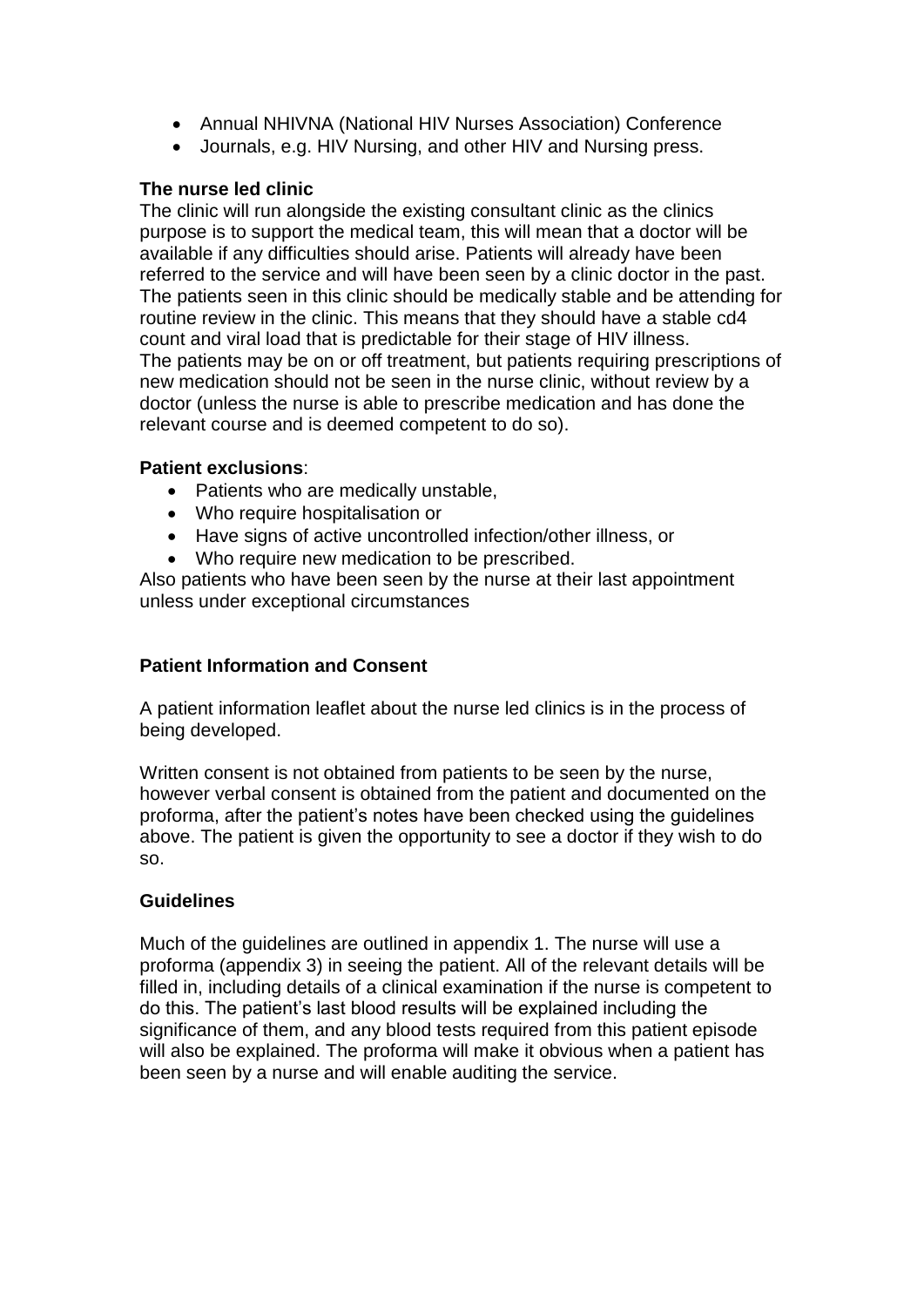#### **Referral to other healthcare professionals/ services**

During the consultation it may become apparent to the nurse that there are problems outside of their scope of competence, this may include signs and symptoms requiring specialist tests or new medication or symptoms requiring urgent/emergency intervention. At these times the patient will be discussed with the consultant in clinic and the patient will be seen by that consultant if necessary.

There may also be times that the patient has problems that are not related to their HIV diagnosis and will need referral on to other specialties, this may include pregnancy, surgical problems, unrelated medical problems. The nurse specialists will follow the current trust policies in referring patients elsewhere. Any referrals requiring the authorisation of a doctor will be discussed with the patient's consultant.

Within the speciality it is common for the patients to be referred to other agencies and the specialist nurses will be able to refer to these agencies directly, these include: Social Services, Colposcopy (for female patients), the Dental Hospital (blood borne virus dental clinic), The Terrence Higgins Trust (HIV Charity), the Brigstowe Project (housing charity) and the Milne Centre for Sexual Health for any complicated sexual infections.

#### **Audit and Review**

The nurse led service will be audited at 6 months and then yearly.

Audits that will be performed:

- Patient satisfaction.
- Audit against guidelines.
- Documentation using proforma.

The clinic will be reviewed annually by audit and in clinical meetings with HIV team, to ensure that it remains appropriate, up to date and meets the need of the patients and the team.

#### **References**

Medical Foundation for AIDS and Sexual (Health 2003) *Recommended Standards for NHS HIV Services.* London. Department of Health

Gazzard, B (2006) *British HIV Association Guidelines for Treatment of HIV Infected Adults with Anti-Retroviral Therapy.* HIV Medicine 7, 487-503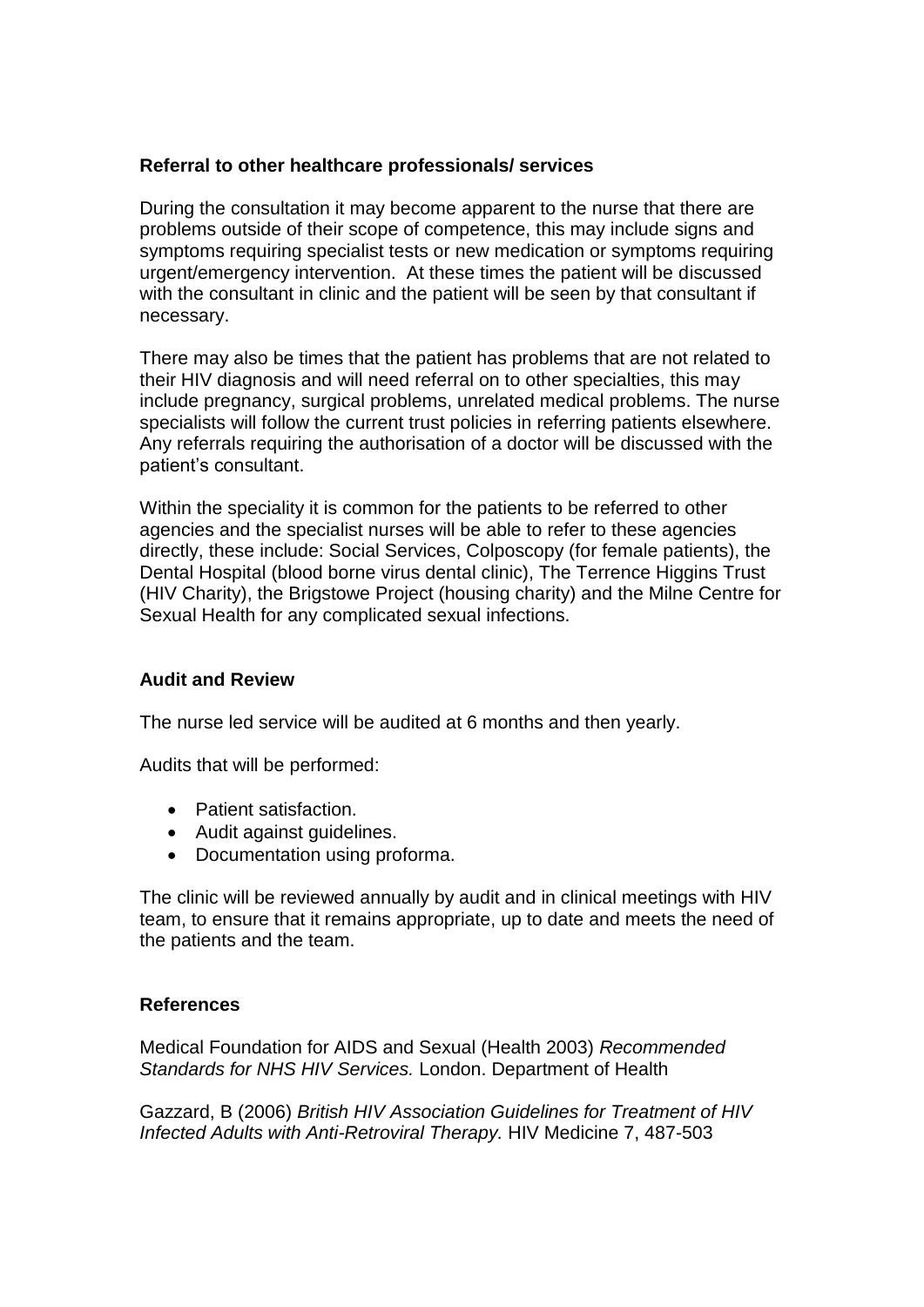**Appendices**

**Appendix 1**

**See NHIVNA competencies attachment**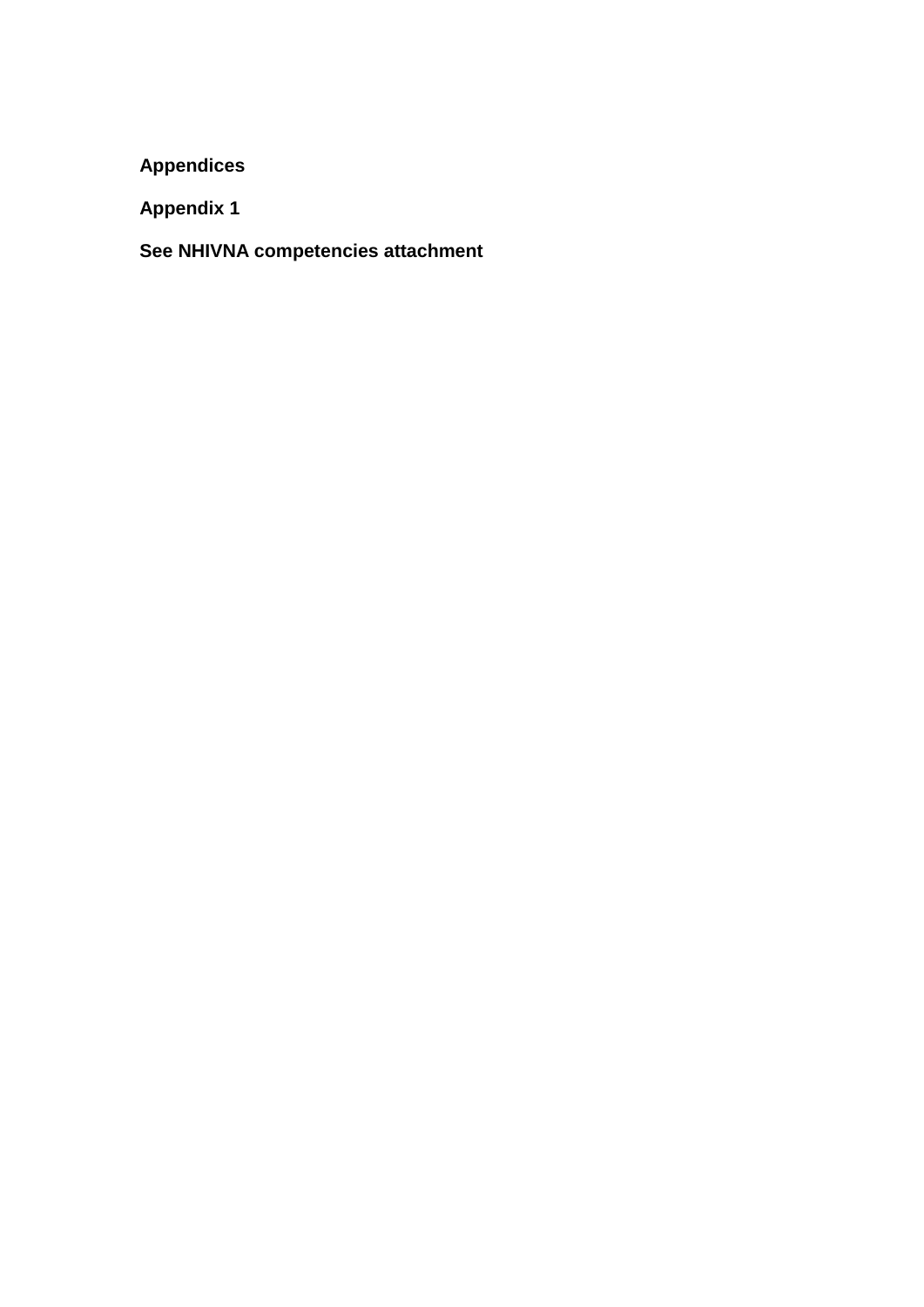**Appendix 2**

#### **North Bristol NHS Trust – Southmead Site**

# **Nurse Clinic**

### NURSE ASSESSMENT FORM

**Patient details:** Date:

Seen by: Patient agrees to be seen by nurse y/n

Weight: Prev weight:

Drug regimen: **Drug regimen: Date started:** 

Last CD<sub>4</sub>: Last CD<sub>4</sub>: Date of last test:<br>
Last VL: Date of last test: Date of last test: Check patients understanding of results:

| Normal results:        | Yes No | Comments: |
|------------------------|--------|-----------|
| <b>FBC</b>             |        |           |
| Cr, U & Es             |        |           |
| <b>LFT<sub>s</sub></b> |        |           |

**Review of lab results**

| Are symptoms new or longstanding? | Yes $\Box$         | No ⊟ |
|-----------------------------------|--------------------|------|
| Does pt require referral?         | Yes ⊟<br>No $\Box$ |      |

Other drugs: Herbal / Over the counter / Recreational drugs ?

| Review of systems and side effects |                     |                    |
|------------------------------------|---------------------|--------------------|
| Rash                               | headaches           | □ nausea           |
| Muscle/joint aches                 | insomnia            | $\Box$ vomiting    |
| Pain/ tingling in hands or feet    | $\Box$ dizziness    | $\Box$ abdo pain   |
|                                    | dreams              | $\square$ anorexia |
| $\Box$ SOB                         | <b>Visual</b>       | $\Box$ diarrhoea   |
| $\Box$ cough                       | <b>Disturbances</b> | $\Box$ dysphagia   |
|                                    |                     |                    |

Is patient on methadone?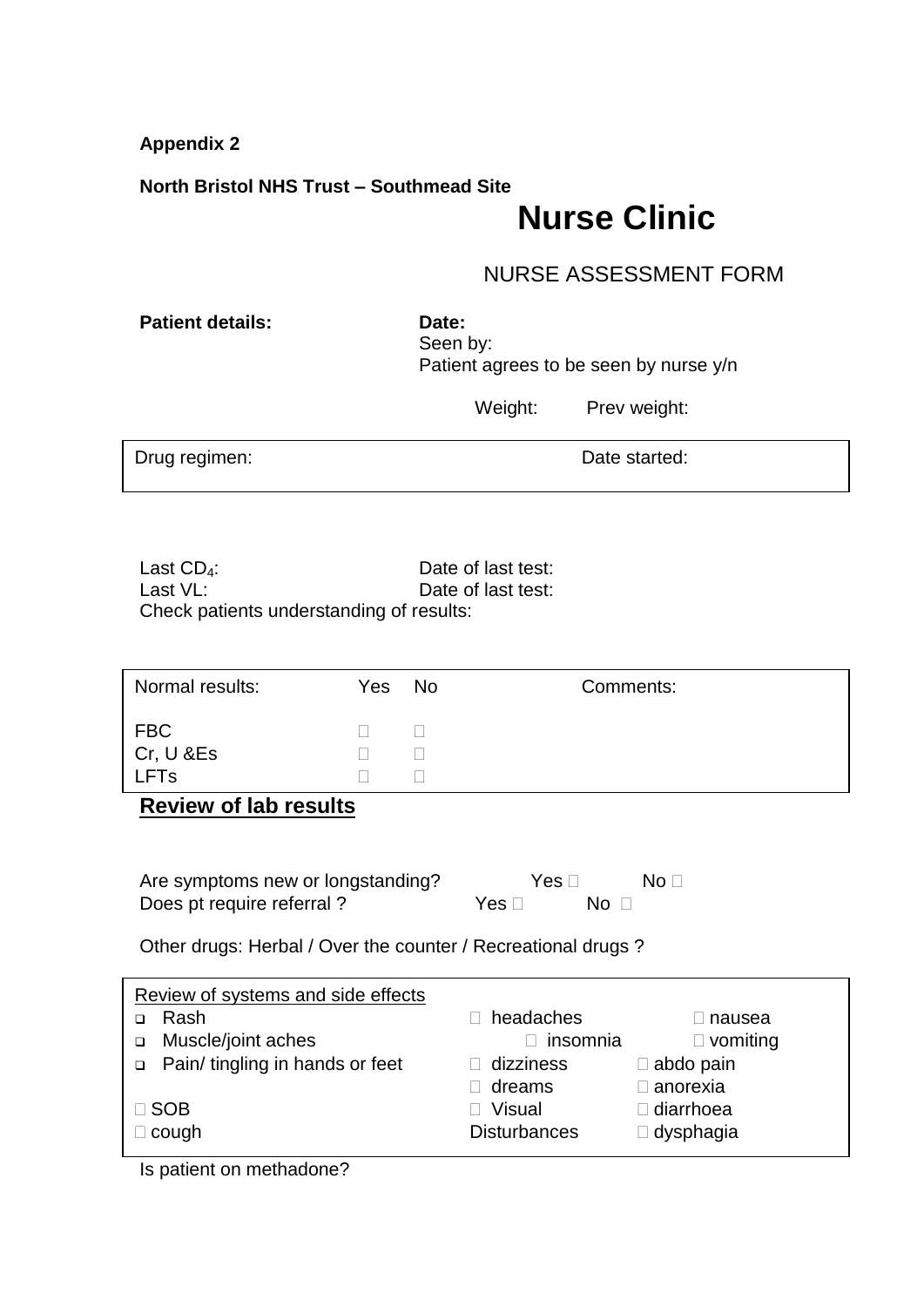If yes is there a need for dose adjustment?

| Adherence issues |  |
|------------------|--|
|                  |  |

|                                               |                                     | Timings □ diet restrictions □ compliance aids given □                  |  |
|-----------------------------------------------|-------------------------------------|------------------------------------------------------------------------|--|
|                                               | Guides to treatment given $\square$ | guide to side effects given $\square$ resistance $\square$             |  |
|                                               |                                     | side effects discussed $\square$ treatment options discussed $\square$ |  |
| number of doses missed in last two weeks Why? |                                     |                                                                        |  |
| Any changes required as a result of above?    |                                     |                                                                        |  |

## **Social Issues**

## **Health Advisor**

#### **PN issues**

| <b>LSI</b> | Sexual<br>Partner | Duration | $\vert$ Type of<br>$s$ ex | Condom<br>used | contracepti   Place of | sex |
|------------|-------------------|----------|---------------------------|----------------|------------------------|-----|
|            |                   |          |                           |                | on                     |     |
|            |                   |          |                           |                |                        |     |
|            |                   |          |                           |                |                        |     |
|            |                   |          |                           |                |                        |     |
|            |                   |          |                           |                |                        |     |
|            |                   |          |                           |                |                        |     |

| Have referrals been made : |                  |                   |                         |  |
|----------------------------|------------------|-------------------|-------------------------|--|
| <b>Dental</b>              | <b>Dietitian</b> | <b>Colposcopy</b> | <b>Pyschologist (if</b> |  |
| needed)                    |                  |                   |                         |  |
| <b>Social worker</b>       | <b>Brigstowe</b> | THT               |                         |  |

. **Vaccines Check orange card**

## **Blood tests requested:**

|  | FBC U&Es | <b>LFTs</b> | $CD_4$ VL |  | (after 4 weeks) |
|--|----------|-------------|-----------|--|-----------------|
|--|----------|-------------|-----------|--|-----------------|